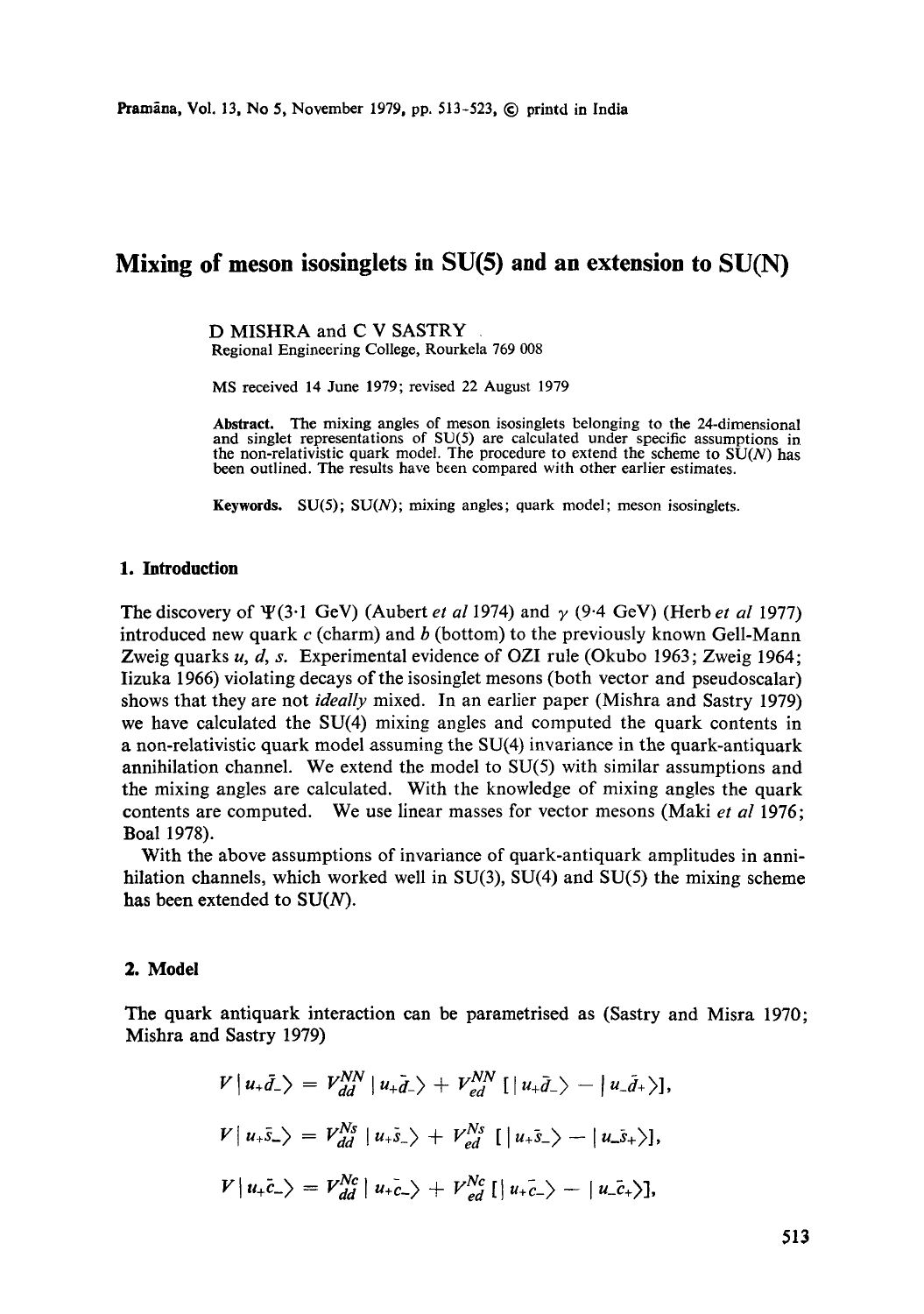514 *D Mishra and C V Sastry* 

$$
V | u_+\bar{b}_-\rangle = V_{dd}^{Nb} | u_+\bar{b}_-\rangle + V_{ed}^{Nb} [ | u_+\bar{b}_-\rangle - | u_-\bar{b}_+\rangle],
$$
  
\n
$$
V | u_+\bar{u}_-\rangle = V_{dd}^{NN} | u_+\bar{u}_-\rangle + V_{ed}^{NN} [ | u_+\bar{u}_-\rangle - | u_-\bar{u}_+\rangle ]
$$
  
\n
$$
+ V_{de}^{NN} [ | u_+\bar{u}_-\rangle + | d_+\bar{d}_-\rangle ] + V_{de}^{Ns} | s_+\bar{s}_-\rangle + V_{de}^{Nc} | c_+\bar{c}_-\rangle + V_{de}^{Nb} | b_+\bar{b}_-\rangle
$$
  
\n
$$
+ V_{ee}^{NN} [ | u_+\bar{u}_-\rangle + | d_+\bar{d}_-\rangle - | u_-\bar{u}_+\rangle - | d_-\bar{d}_+\rangle ] + V_{ee}^{Ns} [ | s_+\bar{s}_-\rangle - | s_-\bar{s}_+\rangle ]
$$
  
\n
$$
V + V_{ee}^{NC} | c_+\bar{c}_-\rangle - | c_-\bar{c}_+\rangle ] + V_{ee}^{Nb} [ | b_+\bar{b}_-\rangle - | b_-\bar{b}_+\rangle].
$$
  
\n(1)

The  $+$  and  $-$  subscripts to the quark symbols indicate ' spin-up ' and ' spin-down '. The superscripts to the V's correspond to the quark symbols (N for u and d quarks, s for strange quarks etc.).  $V_{ed}$ ,  $V_{de}$ , and  $V_{ee}$  correspond to the projection of the initial  $|q_+\bar{q}_-\rangle$  state to the spin-singlet, isospin-singlet and spin-isospin singlet states respectively.

From the above interaction potential the following  $SU(5)$  mass relations follow:

$$
L^* + K^* = M^* + \rho,
$$
  
\n
$$
L^* + D^* = N^* + \rho.
$$
\n(2)

The above relations could as well be obtained by simply counting the quarks with the same quantum numbers on both sides. Similar relations also hold good for pseudoscalar measons.

<sup>3</sup>S<sub>1</sub> quark-antiquark states corresponding to the  $\lambda_8$ ,  $\lambda_{15}$ ,  $\lambda_{24}$  and  $\lambda_0$  of the 24-dimensional and singlet representations of SU(5) denoted by  $\omega_8$ ,  $\omega_{15}$ ,  $\omega_{24}$  and  $\omega_0$ are not eigenstates of the quark-antiquark interaction potential, we have chosen. The physical states  $|\omega\rangle$ ,  $|\phi\rangle$ ,  $|\psi\rangle$  and  $|\gamma\rangle$  are mutually orthonormal linear combinations of  $|\omega_8\rangle$ ,  $|\omega_{15}\rangle$ ,  $|\omega_{24}\rangle$ ,  $|\omega_9\rangle$ . Extending the assumption made in our earlier paper (Mishra and Sastry 1979) i.e. assuming the SU(5) invariance of quark-antiquark amplitudes in annihilation channel, we get

$$
V\begin{pmatrix} |\omega_8\rangle \\ |\omega_{15}\rangle \\ |\omega_{24}\rangle \\ |\omega_0\rangle \end{pmatrix} = \begin{pmatrix} \omega_8 & A & B & C \\ A & \omega_{15} & D & E \\ B & D & \omega_{24} & F \\ C & E & F & \omega_0 \end{pmatrix} \begin{pmatrix} |\omega_8\rangle \\ |\omega_{15}\rangle \\ |\omega_{24}\rangle \\ |\omega_0\rangle \end{pmatrix}, \qquad (3)
$$

where 
$$
A = \frac{4}{6\sqrt{2}} (\rho - K^*), D = \frac{1}{2\sqrt{15}} (2\rho + K^* - 3D^*),
$$

$$
B=\frac{2}{\sqrt{30}}(\rho-K^*), \quad E=\frac{1}{\sqrt{15}}(2\rho+K^*-3D^*),
$$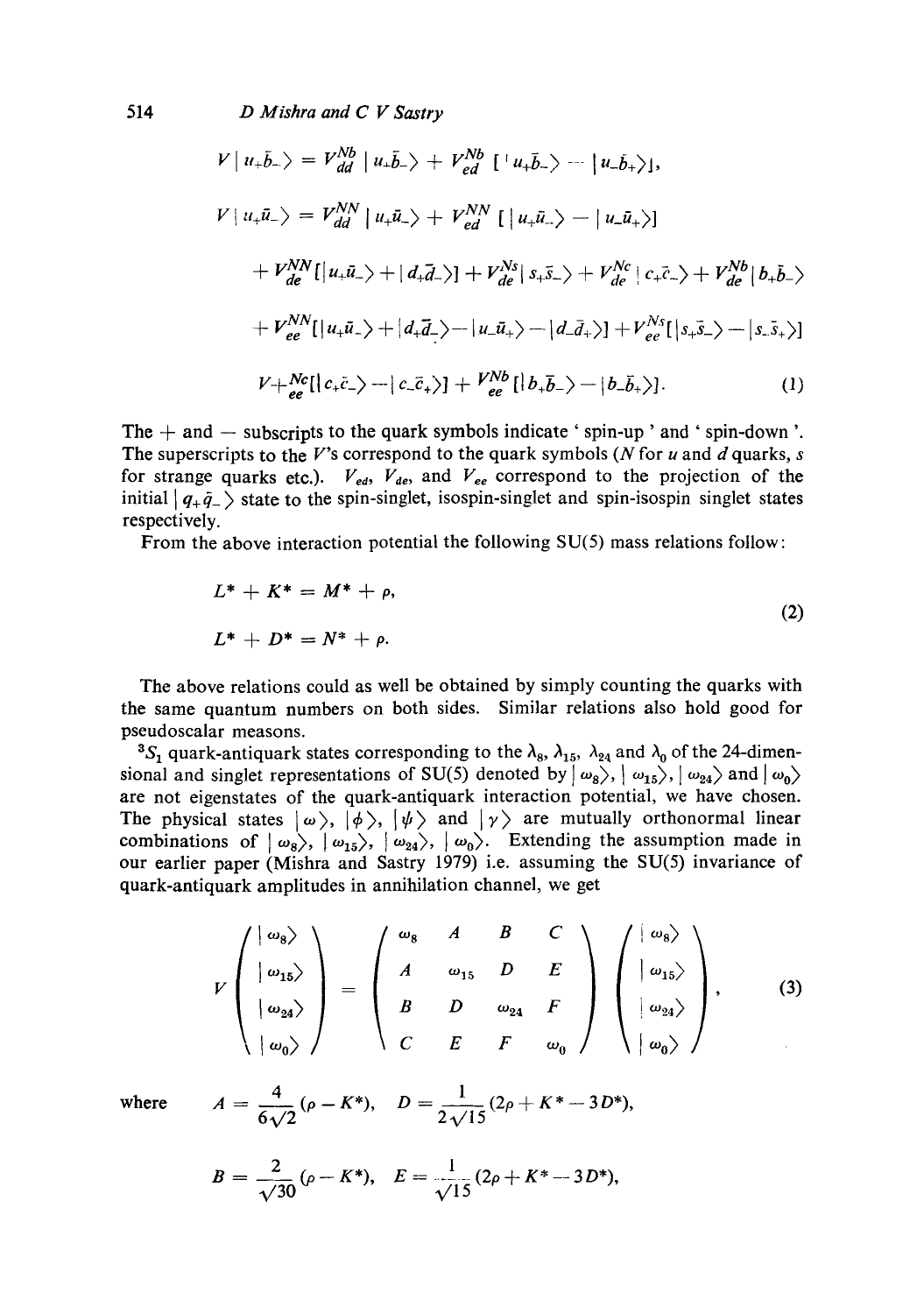$$
C = \frac{4}{\sqrt{30}} (\rho - K^*), \quad F = \frac{1}{5} (2\rho + K^* + D^* - 4L^*),
$$
  
\n
$$
\omega_8 = \frac{4}{3} K^* - \frac{1}{3} \rho,
$$
  
\n
$$
\omega_{15} = \frac{3}{2} D^* + \frac{K^*}{6} - \frac{2}{3} \rho,
$$
  
\n
$$
\omega_{24} = \frac{1}{10} (16L^* + K^* + D^* - 8\rho),
$$

and 
$$
\omega_0 = \frac{1}{5}(2K^* + 2D + 2L^* - \rho) + 5V_{de}^{NN}.
$$

Diagonalisation of the mass matrix in equation (3) gives the eigenvalues i.e. the masses of the physical states. The characteristic equation obtained from the mass matrix and the eigenvalues lead to the following sum rules

$$
\omega + \phi + \psi + \gamma = \omega_8 + \omega_{15} + \omega_{24} + \omega_0,
$$
\n
$$
\omega\phi + \phi\psi + \omega\psi + \gamma(\omega + \phi + \psi) = \omega_8\omega_{15} + \omega_{15}\omega_{24} + \omega_8\omega_{24}
$$
\n
$$
+ \omega_0(\omega_8 + \omega_{15} + \omega_{24}) - A^2 - B^2 - C^2 - D^2 - E^2 - F^2,
$$
\n(5)\n
$$
\omega\phi\psi + \gamma(\omega\phi + \phi\psi + \omega\psi) = \omega_8\omega_{15}\omega_{24} + \omega_0(\omega_8\omega_{15} + \omega_{15}\omega_{24} + \omega_8\omega_{24})
$$
\n
$$
- \omega_0(A^2 + B^2 + D^2) - \omega_8(D^2 + E^2 + F^2) - \omega_{15}(B^2 + C^2 + F^2) -
$$
\n
$$
- \omega_{24}(A^2 + C^2 + E^2) + 2[ABC + ACE + BCF + DEF],
$$
\n(6)\n
$$
\omega\phi\psi\gamma = \omega_0\omega_8\omega_{15}\omega_{24} + 2DEF\omega_8 + 2ABD\omega_0 + 2ACE\omega_{24} + 2BCF\omega_{15}
$$
\n
$$
+ A^2F^2 + B^2E^2 + C^2D^2 - 2ACDF - 2ABEF - 2BCDE
$$
\n
$$
-F^2\omega_8\omega_{15} - D^2\omega_8\omega_0 - E^2\omega_8\omega_{24} - A^2\omega_0\omega_{24} - B^2\omega_0\omega_{15} - C^2\omega_{15}\omega_{24}.
$$
\n(7)

 $\omega_0$ , in the mass matrix, which contained an unknown constant can be evaluated using the first sum rule, i.e. equation (4)

$$
\omega_0 = \omega + \phi + \psi + \gamma - \omega_8 - \omega_{15} - \omega_{24}.\tag{8}
$$

Equation (5) is nothing but an extension to SU(5) of the mass formula originally derived by Schwinger (1964) for SU(3) and could be rewritten with the help of equation (8) as (Mishra and Sastry 1979)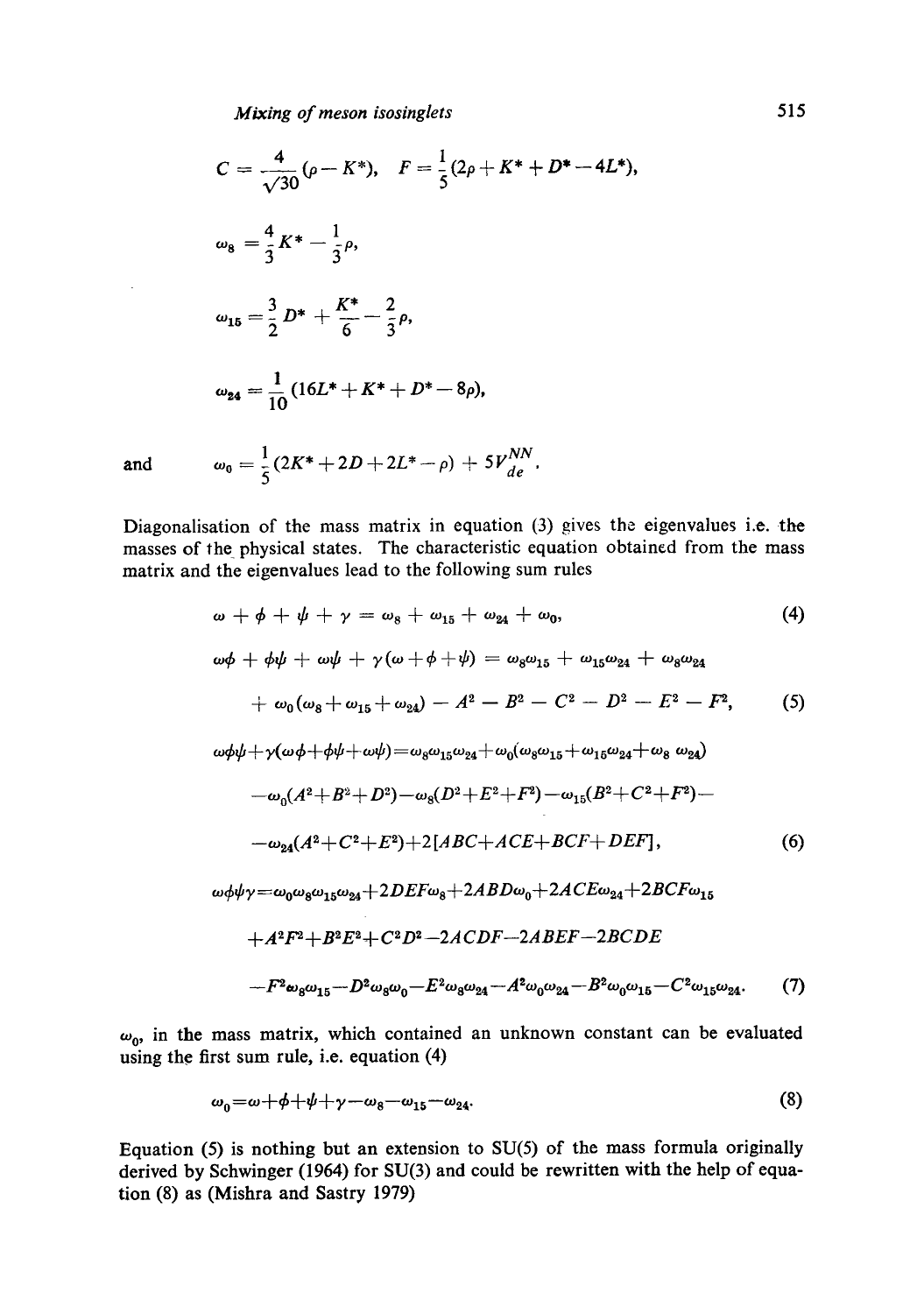D Mishra and C V Sastry

$$
(\omega - \omega_8) (\phi + \psi + \gamma - \omega_8 - \omega_{15} - \omega_{24}) + (\phi - \omega_{15}) (\psi + \gamma - \omega_{15} - \omega_{24})
$$
  
+ 
$$
(\psi - \omega_{24}) (\gamma - \omega_{24}) = -\frac{8}{9} (\rho - K^*)^2 - \frac{1}{12} (2\rho + K^* - 3D^*)^2
$$
  
- 
$$
\frac{1}{25} (2\rho + K^* + D^* - 4L^*)^2.
$$
 (9)

With  $\gamma = 9.4$  GeV and  $\omega_0$  as evaluated from equation (8), equation (9) can be solved for  $L^*$  which turns out to be 5.08 GeV. Some of the other theoretical estimates of  $L^*$ are 5.290 GeV (Ono 1978) and 5.340 GeV (Boal 1978). Equations (6) and (7) are satisfied to within 5% with this value of  $L^*$  (5.08 GeV).

# 3. Mixing angles

Let us represent the physical states  $| \omega \rangle, | \phi \rangle, | \psi \rangle, | \gamma \rangle$  as

$$
\begin{bmatrix}\n|\omega \rangle \\
|\phi \rangle \\
|\psi \rangle \\
|\gamma \rangle\n\end{bmatrix} = X(x)Y(y)Z(z)X'(x')Y'(y')Z'(z') \begin{bmatrix}\n|\omega_{\mathbf{1}}\rangle \\
|\omega_{\mathbf{2}}\rangle \\
|\omega_{\mathbf{2}}\rangle\n\end{bmatrix} \qquad (10)
$$
\nwith\n
$$
X(x) = \begin{bmatrix}\n\cos x & -\sin x & 0 & 0 \\
\sin x & \cos x & 0 & 0 \\
0 & 0 & 1 & 0 \\
0 & 0 & 0 & 1\n\end{bmatrix}, X'(x') = \begin{bmatrix}\n\cos x' & 0 & 0 & -\sin x' \\
0 & 1 & 0 & 0 \\
0 & 1 & 0 & 0 \\
\sin x' & 0 & 0 & \cos x'\n\end{bmatrix}
$$
\n
$$
Y(y) = \begin{bmatrix}\n\cos y & 0 & -\sin y & 0 \\
0 & 1 & 0 & 0 \\
0 & 0 & 0 & 1\n\end{bmatrix}, Y'(y') = \begin{bmatrix}\n1 & 0 & 0 & 0 & 0 \\
0 & \cos y' & 0 & -\sin y' \\
0 & 0 & 1 & 0 & 0 \\
0 & \sin y' & 0 & \cos y'\n\end{bmatrix}
$$
\n
$$
Z(z) = \begin{bmatrix}\n1 & 0 & 0 & 0 & 0 \\
0 & \cos z & -\sin z & 0 \\
0 & \sin z & \cos z & 0 \\
0 & 0 & 0 & 1\n\end{bmatrix}, Z'(z') = \begin{bmatrix}\n1 & 0 & 0 & 0 & 0 \\
0 & 1 & 0 & 0 & 0 \\
0 & 0 & \cos z' & -\sin z' \\
0 & 0 & \sin z' & \cos z'\n\end{bmatrix}
$$

where x', y', z' are the mixing angles of  $\gamma$  with  $\omega$ ,  $\phi$ , and  $\psi$  respectively; y, z are the mixing angles of  $\psi$  with  $\omega$  and  $\phi$ ; and x is the mixing angle of  $\omega - \phi$  system. From equation (10)

$$
|\gamma\rangle = \sin x' |\omega_8\rangle + \cos x' \sin y' |\omega_{15}\rangle + \cos x' \cos y' \sin z' |\omega_{24}\rangle
$$
  
+ 
$$
\cos x' \cos y' \cos z' |\omega_0\rangle.
$$
 (11)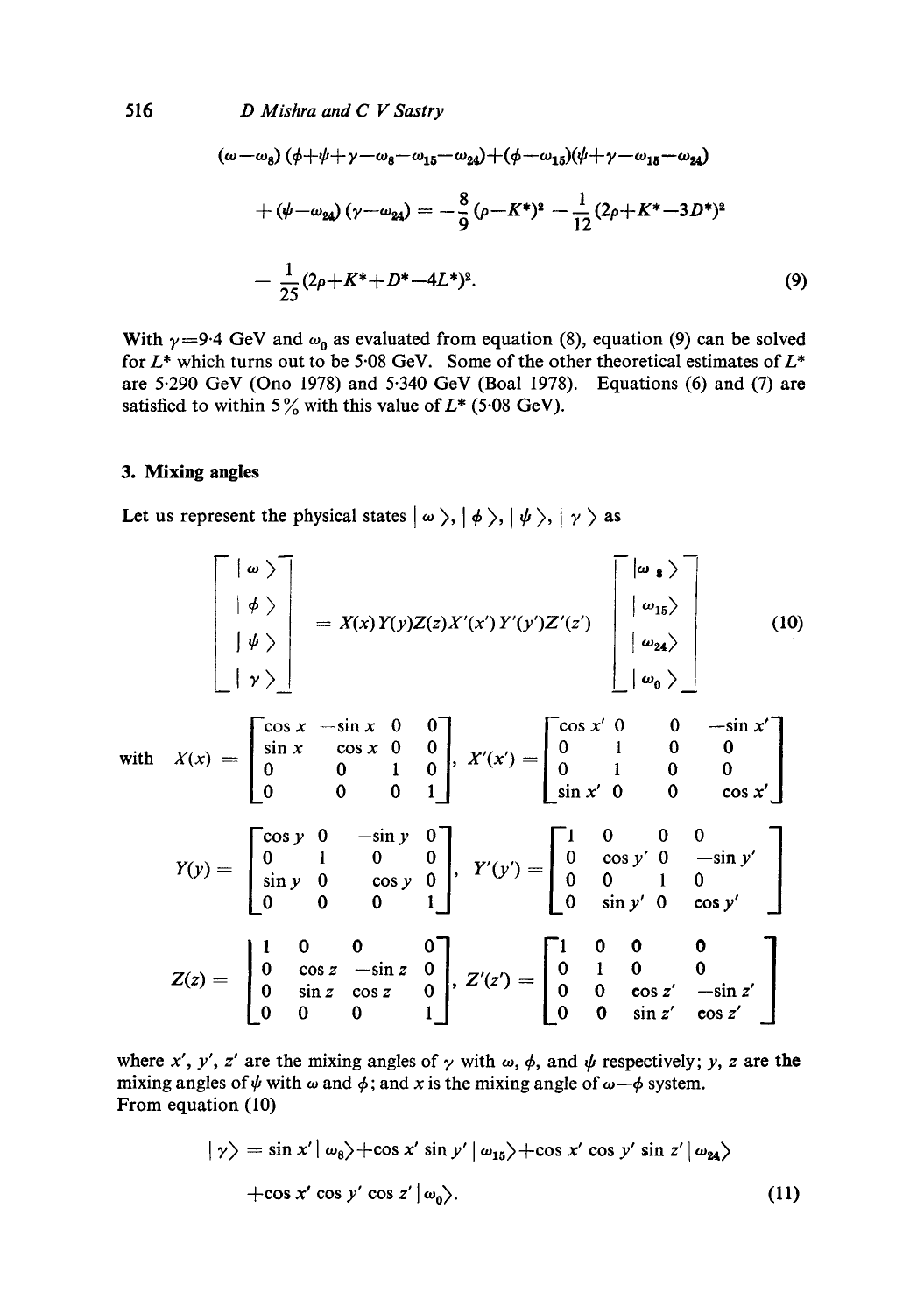The mass of  $\gamma$  comes out to be

$$
\gamma = \omega_8 \sin^2 x' + \omega_{15} \cos^2 x' \sin^2 y' + \omega_{24} \cos^2 x' \cos^2 y' \sin^2 z'
$$
  
+  $\omega_0 \cos^2 x' \cos^2 y' \cos^2 z' + 2A \sin x' \cos x' \sin y'$   
+2B sin x' cos x' cos y' sin z' + 2C sin x' cos x' cos y' cos z'  
+2D cos<sup>2</sup> x' sin y' cos y' sin z' + 2E cos<sup>2</sup> x' sin y' cos y' sin z'  
+2F cos<sup>2</sup> x' cos<sup>2</sup> y' sin z' cos z'. (12)

Writing this as a quadratic equation in tan  $x'$  we have

$$
\tan^2 x' (\omega_8 - \gamma) + 2 \tan x' (A \sin y' + B \cos y' \sin z' + C \cos y' \cos z')
$$
  
+2D sin y' cos y' sin z' + 2E sin y' cos y' cos z'  
+2F cos<sup>2</sup> y' sin z' cos z' + $\omega_{15}$  sin<sup>2</sup> y' +  $\omega_{24}$  cos<sup>2</sup> y' sin<sup>2</sup> z'  
+ $\omega_0$  cos<sup>2</sup> y' cos<sup>2</sup> z' = 0 (13)

For real value of  $x'$ , we should have

$$
\tan^2 y' \left[ A^2 - (\omega_8 - \gamma) (\omega_{15} - \gamma) \right] + 2 \tan y' \left[ \sin z' \left\{ AB - D(\omega_8 - \gamma) \right\} + \cos z' \left\{ AC - E(\omega_8 - \gamma) \right\} \right] + \sin^2 z' \left\{ B^2 - (\omega_8 - \gamma) (\omega_{24} - \gamma) \right\} + 2 \sin z' \cos z' \left\{ BC - F(\omega_8 - \gamma) \right\} + \cos^2 z' \left\{ C^2 - (\omega_8 - \gamma) (\omega_0 - \gamma) \right\} \ge 0 \tag{14}
$$

Let the left hand side of expression (14) be equal to  $X \ge 0$ . Therefore for real values of *y'* we should have

$$
[\sin z' \{AB - D(\omega_8 - \gamma)\} + \cos z' \{AC - E(\omega_8 - \gamma)\}]^2
$$
  
\n
$$
-[A^2 - (\omega_8 - \gamma) (\omega_{15} - \gamma)] [\sin^2 z' \{B^2 - (\omega_8 - \gamma) (\omega_{24} - \gamma)\}
$$
  
\n
$$
+ 2 \sin z' \cos z' \{BC - F(\omega_8 - \gamma)\}
$$
  
\n
$$
+ \cos^2 z' \{C^2 - (\omega_8 - \gamma) (\omega_0 - \gamma)\} - X] \ge 0
$$
  
\nor  
\n
$$
\tan^2 z' [\{AB - D(\omega_8 - \gamma)\}^2 - \{A^2 - (\omega_8 - \gamma) (\omega_{15} - \gamma)\}
$$
  
\n
$$
\{B^2 - (\omega_8 - \gamma) (\omega_{24} - \gamma)\} + 2 \tan z' [\{AB - D(\omega_8 - \gamma)\}
$$
  
\n
$$
\{(AC - E(\omega_8 - \gamma)\} - \{A^2 - (\omega_8 - \gamma) (\omega_{15} - \gamma)\} \{BC - F(\omega_8 - \gamma)\}]
$$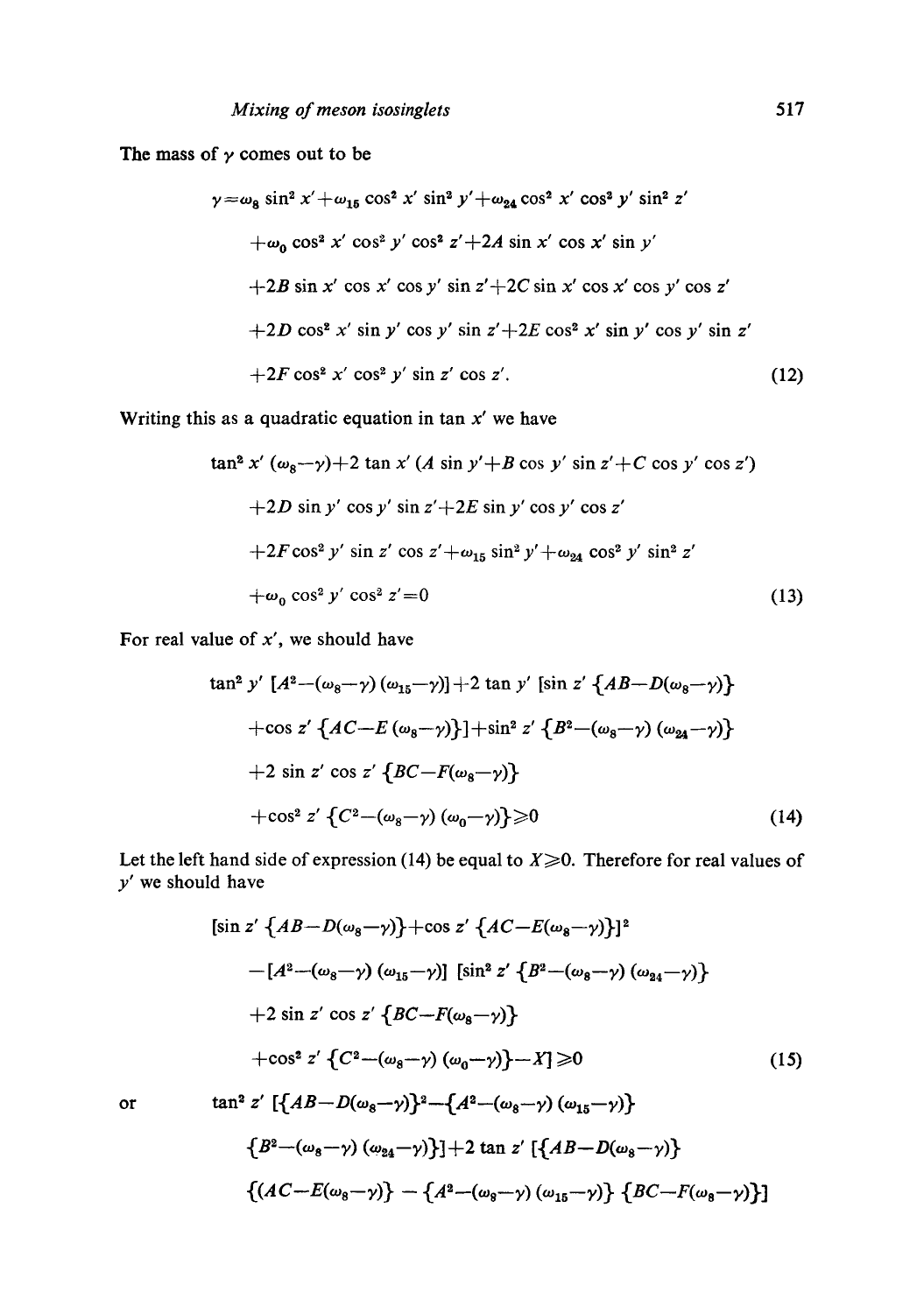$518$ D Mishra and C V Sastry

 $\tan z' =$ 

+ 
$$
\left[\left\{AC - E(\omega_8 - \gamma)\right\}^2 - \left\{A^2 - (\omega_8 - \gamma) (\omega_{15} - \gamma)\right\}\left\{C^2 - (\omega_8 - \gamma) (\omega_0 - \gamma)\right\}\right]
$$

$$
\geqslant X(1+\tan^2 z'). \tag{16}
$$

But the left hand side of (16) could be shown to be of the form  $-(a \tan z' + \beta)^2$  and therefore the inequality in (16) could not be satisfied unless both sides are separately equal to zero. Therefore we get

$$
-\frac{\left\{AB-D(\omega_8-\gamma)\right\}\left\{AC-E(\omega_8-\gamma)\right\}-\left\{A^2-(\omega_8-\gamma)\right\}\left\{\omega_{15}-\gamma\right\}\left\{BC-F(\omega_8-\gamma)\right\}}{\left\{AB-D(\omega_8-\gamma)\right\}^2-\left\{A^2-(\omega_8-\gamma)(\omega_{15}-\gamma)\right\}\left\{B^2(\omega_8-\gamma)(\omega_{24}-\gamma)\right\}}\tag{17}
$$

$$
\tan y' = -\frac{\sin z' \{AB - D(\omega_8 - \gamma) + \cos z' \{AC - E(\omega_8 - \gamma)\}}{A^2 - (\omega_8 - \gamma) (\omega_{15} - \gamma)} ,\tag{18}
$$

$$
\tan x' = -\frac{A \sin y' + B \cos y' \sin z' + C \cos y' \cos z'}{(\omega_8 - \gamma)}.
$$
 (19)

To obtain x, y, z we construct the states  $|\Omega_8\rangle$ ,  $|\Omega_{15}\rangle$  and  $|\Omega_0\rangle$  as

$$
\begin{bmatrix}\n\Omega_8\n\end{bmatrix} = X'(x')Y'(y')Z'(z')\n\begin{bmatrix}\n\omega_8\n\end{bmatrix},
$$
\n(20)\n
$$
\begin{bmatrix}\n\omega_1 \\
\omega_2\n\end{bmatrix},
$$
\n(21)\nNow  $V$ \n
$$
\begin{bmatrix}\n\Omega_8\n\end{bmatrix} = \begin{bmatrix}\n\Omega_8 & P & Q \\
P & \Omega_{15} & R \\
Q & R & \Omega_0\n\end{bmatrix} = \begin{bmatrix}\n\Omega_{15}\n\end{bmatrix},
$$
\n(22)\n(23)

where  $\Omega_8 = \langle \Omega_8 | V | \Omega_8 \rangle = \omega_8 \cos^2 x' + (\omega_{15} \sin^2 y' + \omega_{24} \cos^2 y' \sin^2 z'$ 

$$
+\omega_0 \cos^2 y' \cos^2 z') \sin^2 x' - 2 \sin x' \cos x' (A \sin y'
$$
  
+*B* cos y' sin z'+*C* cos y' cos z')+2 sin<sup>2</sup>x'sin y' cos y'  
(*D* sin z'+*E* cos z')+2 *F* sin<sup>2</sup> x' cos<sup>2</sup> y' sin z' cos z',

$$
\Omega_{15} = \langle \Omega_{15} | V | \Omega_{15} \rangle = \omega_{15} \cos^2 y' + \sin^2 y' (\omega_{24} \sin^2 z' + \omega_0 \cos^2 z')
$$
  
-2 sin y' cos y' (D sin z' + E cos z') + 2F sin<sup>2</sup> y' sin z' cos z',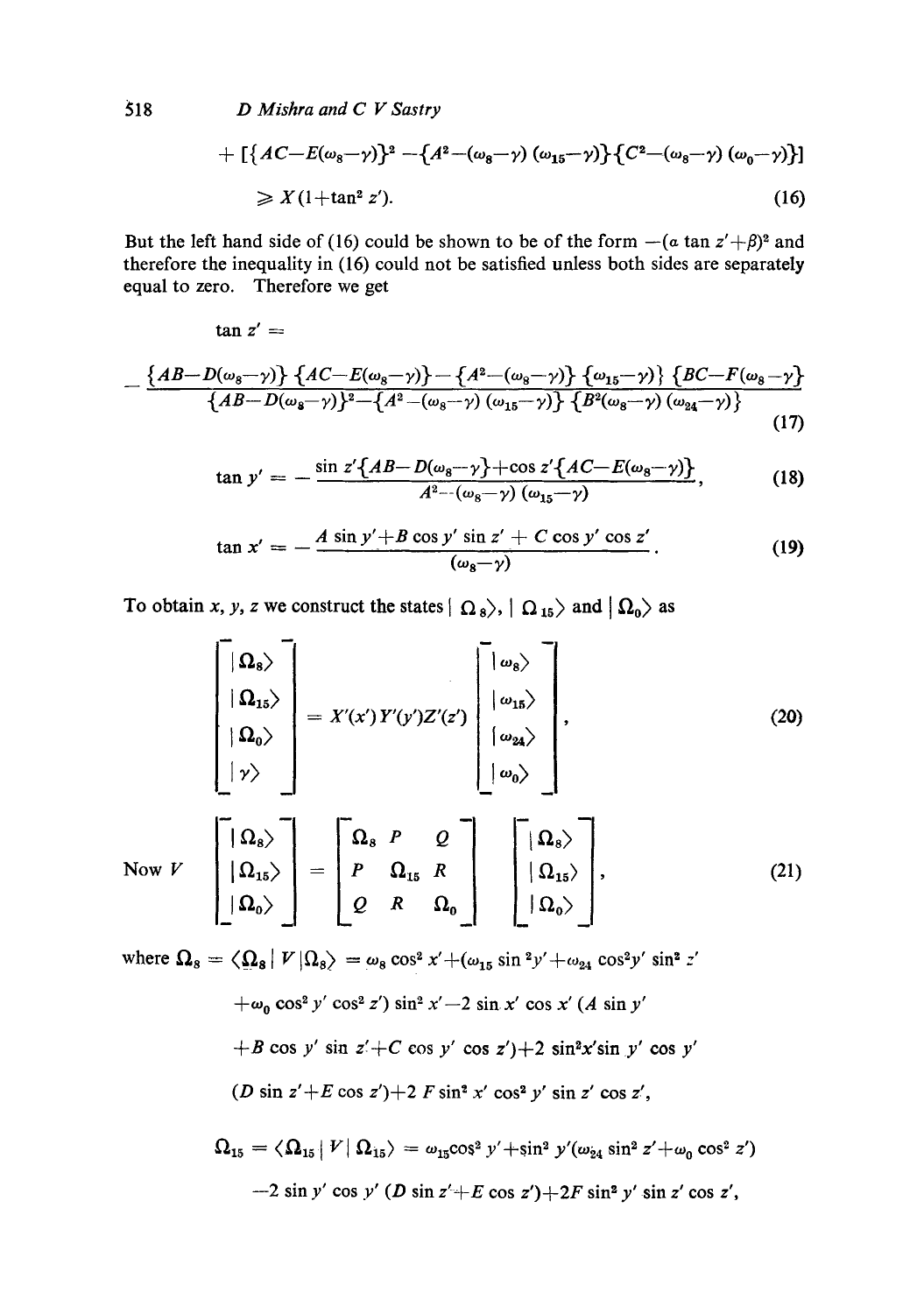*Mixing of meson isosinglets* 519

$$
\Omega_{0} = \langle \Omega_{0} | V | \Omega_{0} \rangle = \omega_{24} \cos^{2} z' + \omega_{0} \sin^{2} z' - 2F \sin z' \cos z'
$$
  
\n
$$
P = \langle \Omega_{8} | V | \Omega_{15} \rangle = \sin x' \sin y' \cos y' (-\omega_{15} + \omega_{24} \sin^{2} z' + \omega_{0} \cos^{2} z')
$$
  
\n
$$
+ \cos x' \{A \cos y' - \sin y' (B \sin z' + C \cos z')\} - \sin x' \cos 2y'
$$
  
\n
$$
\times (D \sin z' + E \cos z') + 2F \sin x' \sin y' \cos y' \sin z' \cos z'
$$
  
\n
$$
Q = \langle \Omega_{8} | V | \Omega_{0} \rangle = (\omega_{0} - \omega_{24}) \sin x' \cos y' \sin z' \cos z'
$$
  
\n
$$
+ \cos x' (B \cos z' - C \sin z') - \sin x' \sin y' (D \cos z' - E \sin z')
$$
  
\n
$$
+ F \sin x' \cos y' \cos 2z',
$$
  
\n
$$
R = \langle \Omega_{15} | V | \Omega_{0} \rangle = (\omega_{0} - \omega_{24}) \sin y' \sin z' \cos z'
$$
  
\n
$$
+ \cos y' (D \cos z' - E \sin z') - F \sin y' \cos 2z'.
$$

Now the problem of mixing of  $\omega$ ,  $\phi$ ,  $\psi$  reduces to the SU(4) problem (Mishra and Sastry 1979) and hence

$$
\tan z = -\frac{PQ - R(\Omega_{\rm s} - \psi)}{P^2 - (\Omega_{\rm s} - \psi)(\Omega_{\rm 15} - \psi)},\tag{22}
$$

$$
\tan y = -\frac{P\sin z + Q\cos z}{\Omega_8 - \psi},\tag{23}
$$

and  $\tan x$  satisfies the following quadratic equation

$$
\tan^2 x (\omega - a) + 2b \tan x + (a - \phi) = 0, \tag{24}
$$

where 
$$
a = \Omega_{15} \cos^2 z + \Omega_0 \sin^2 z - 2R \sin z \cos z,
$$

$$
b = (\Omega_0 - \Omega_{15}) \sin y \sin z \cos z + P \cos y \cos z
$$

$$
- Q \cos y \sin z - R \sin y \cos 2z,
$$

Numerical values of the mixing angles have been calculated from the equations (17), (18), (19), (22), (23) and (24) using the following input masses.

| $\boldsymbol{\rho}$ | $= 0.77$ GeV,              | $\phi = 1.020 \text{ GeV}.$    |
|---------------------|----------------------------|--------------------------------|
| $\omega$            | $0-783$ GeV.               | $\psi = 3 \cdot 1 \cdot GeV$ , |
|                     | $K^* = 0.892$ GeV,         | $\gamma = 9.4$ GeV,            |
|                     | $D^* = 2.005 \text{ GeV},$ | $L^* = 5.08$ GeV.              |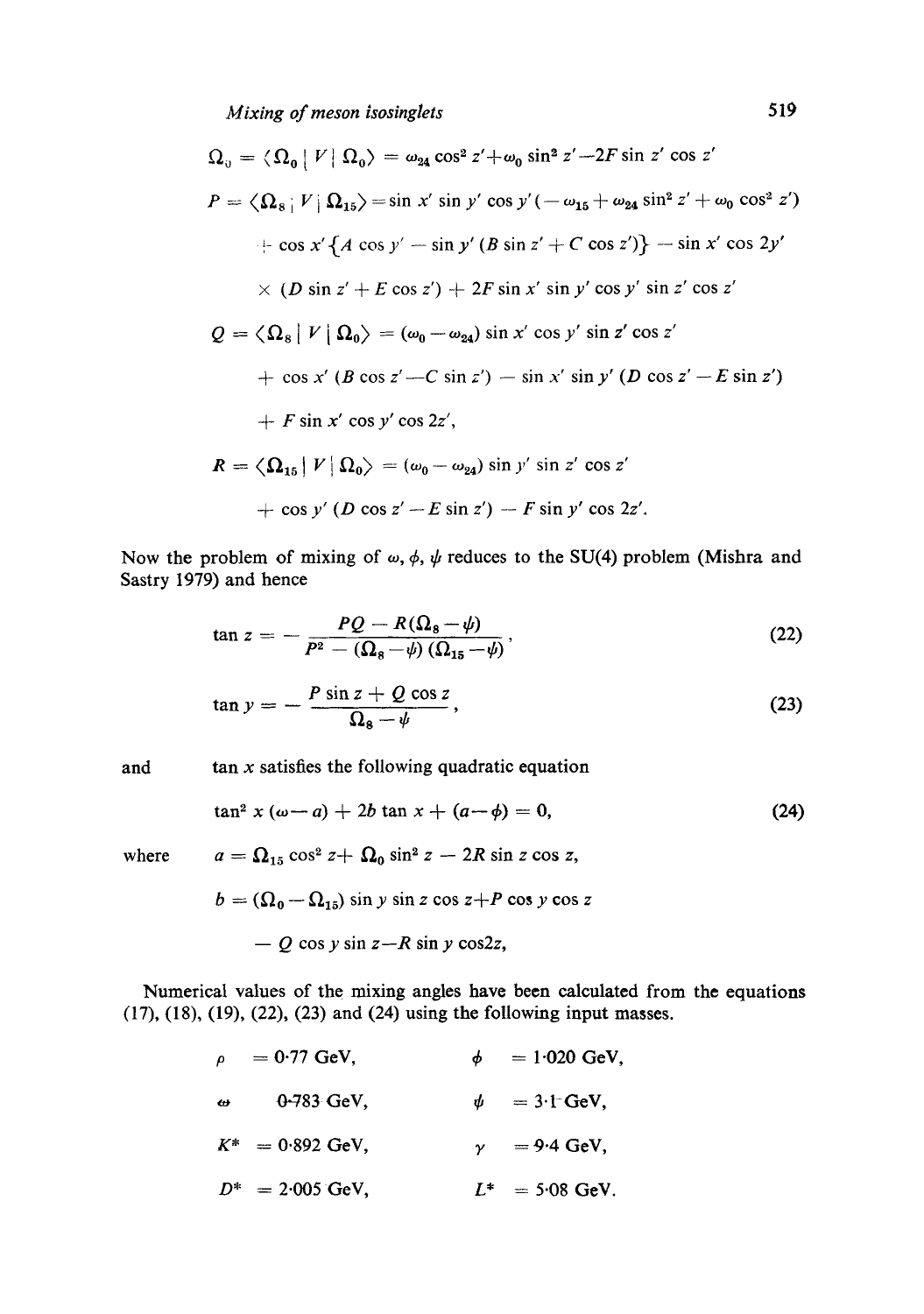The **angles are** 

$$
x' = -0.0016^{\circ}; \ y' = -0.0234^{\circ}; \ z' = -63.282^{\circ}; \ z = -66.167^{\circ};
$$
  

$$
y = +0.326^{\circ}; \ x = -45.87^{\circ}, -83.97^{\circ}.
$$
 (25)

 $x=-83.97^{\circ}$  leads to a large departure from ideal mixing for the  $\omega-\phi$  system, which is experimentally untenable and hence discarded. It is interesting to note that in the SU(4) limit ( $\gamma \rightarrow \infty$ ;  $L^* \rightarrow \infty$  such that  $\gamma/L^* = 2$ ) we get tan  $z' = -2$  ( $z' = -63.43^{\circ}$ )  $x' = 0$  and  $y' = 0$  and  $\gamma$  becomes a pure  $b\bar{b}$  state; x, y, z coincide with the corresponding angles of SU(4).

The exact quark content of the physical states is given in table 1. Numerical values of the quark contents of the meson isosinglets as given in table 1, depend upon the value of  $L^*$  (5.08 GeV according to our estimation) which is yet to be confirmed. Further, variation of the quark contents with a small variation of input masses appears to be very small. As for example, taking  $\gamma=9.46$  GeV instead of  $\gamma=9.4$  GeV and the corresponding value of  $L^*$  as determined from equation (9) (5.111 GeV) it has been seen that changes in the values of the mixing angles  $x'$ ,  $y'$ ,  $z'$  are very little. Hence the quark contents of the meson isosinglets, which depend upon the mixing angles are not very sensitive to the small changes in the input masses.

Although the same algebraic formulae hold good for the mixing of the pseudoscalar isosinglets calculation of the numerical values is difficult since the pseudoscalar state corresponding to  $\gamma$  is not yet identified.

#### **4. Extension to SU(N)**

It was pointed out by Kobayashi and Maskawa (1973) that a minimum number of six quarks would be necessary to successfully incorporate CP violation in an unified theory of weak and electromagnetic intractions. The sixth quark-antiquark state in the  $e^+e^-$  annihilation is a possibility in the very near future. We therefore generalise the above mixing scheme to  $SU(N)$ . With N quarks and N antiquarks mesons will belong to the singlet and  $N^2-1$  representation obtained in the reduction of

$$
N\times \overline{N}=\underline{1}+(N^2-1). \hspace{1.5cm} (26)
$$

Table 1. Quark contents of meson isosinglets (vector). It is understood that the quark states are in spin-triplet states.

| $\frac{1}{\sqrt{2}}(uu + d\overline{d})$ | ۰<br>35   | -<br>cc | bb        |  |
|------------------------------------------|-----------|---------|-----------|--|
| 0.9850                                   | $-0.1562$ | 0.0731  | $-0.0016$ |  |
| 0.1504                                   | 0.9854    | 0.0788  | $-0.0016$ |  |
| $-0.0844$                                | $-0.0666$ | 0.9942  | $-0.0014$ |  |
| 0.0017                                   | 0.0013    | 0.0017  | 0.9999    |  |
|                                          |           |         |           |  |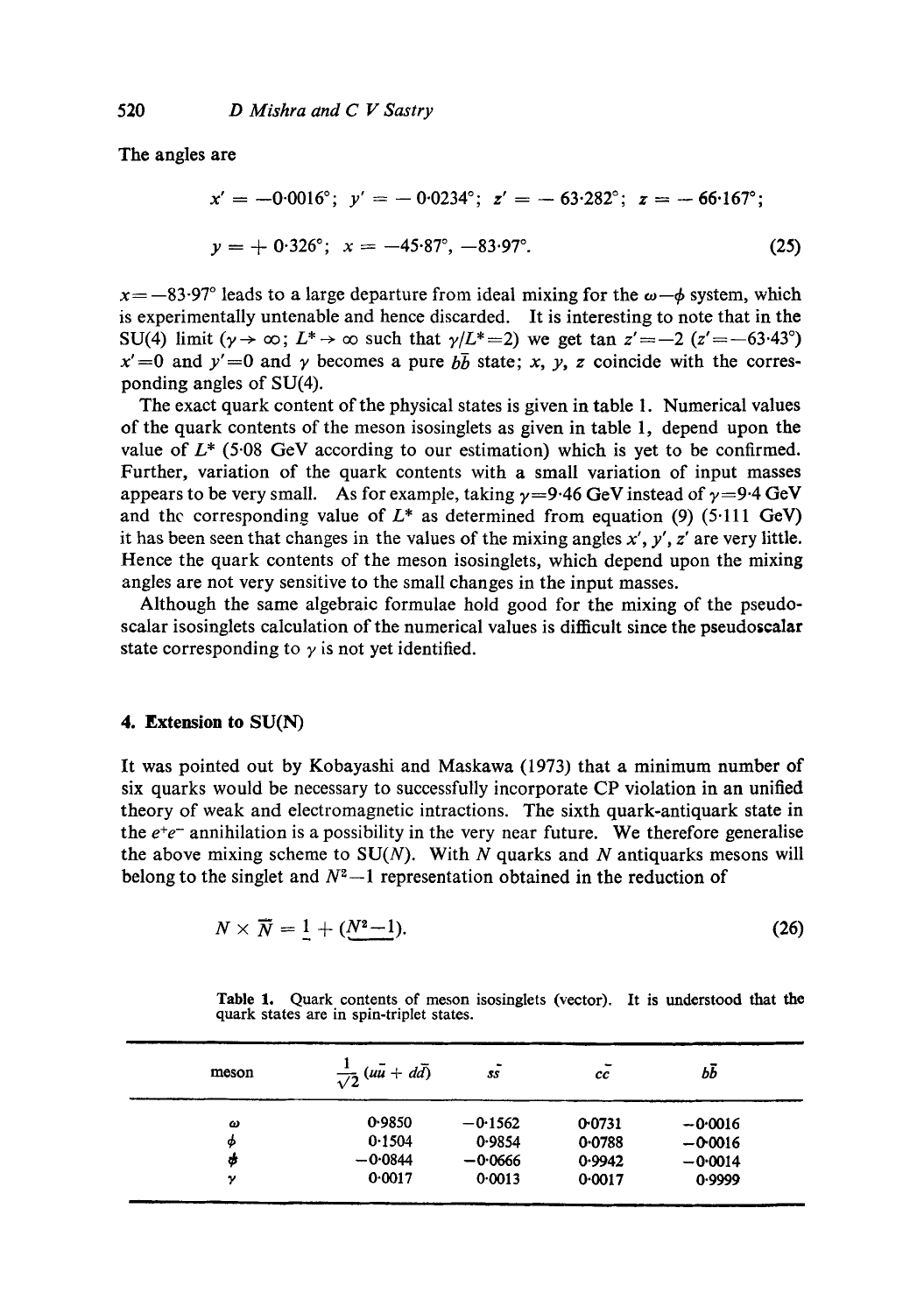There will be  $N-1$  isosinglets corresponding to the extended Gell-Mann matrices  $\lambda_0, \lambda_8, \lambda_{15} \ldots \lambda_{N^2-1}$ . If we denote these states by  $|\omega_0\rangle, |\omega_8\rangle, |\omega_{15}\rangle \ldots |\omega_{N^2-1}\rangle$ ,

$$
V\begin{bmatrix} |\omega_8\rangle \\ |\omega_{15}\rangle \\ \vdots \\ |\omega_{N^2-1}\rangle \\ |\omega_0\rangle \end{bmatrix} = M \begin{bmatrix} |\omega_8\rangle \\ |\omega_{15}\rangle \\ \vdots \\ |\omega_{N^2-1}\rangle \\ |\omega_{N^2-1}\rangle \\ |\omega_0\rangle \end{bmatrix},
$$
(27)

where *M* is  $(N-1) \times (N-1)$  matrix

$$
M = \begin{bmatrix} \omega_8 & A_1 & A_2 & \dots & A_{N-2} \\ A_1 & \omega_{15} & B_2 & \dots & B_{N-2} \\ A_2 & B_2 & \omega_{24} & \dots & \dots \\ \vdots & \vdots & \vdots & \ddots & \vdots \\ A_{N-2} & B_{N-2} & \dots & \omega_0 \end{bmatrix} . \tag{28}
$$

Let the physical states be denoted by  $|\omega\rangle, |\phi\rangle, |\Psi\rangle, |\Psi\rangle, |\Theta\rangle$ . Then

$$
\begin{bmatrix}\n\downarrow & \downarrow & \downarrow & \downarrow & \downarrow & \downarrow & \downarrow & \downarrow & \downarrow & \downarrow & \downarrow & \downarrow & \downarrow & \downarrow & \downarrow & \downarrow & \downarrow & \downarrow & \downarrow & \downarrow & \downarrow & \downarrow & \downarrow & \downarrow & \downarrow & \downarrow & \downarrow & \downarrow & \downarrow & \downarrow & \downarrow & \downarrow & \downarrow & \downarrow & \downarrow & \downarrow & \downarrow & \downarrow & \downarrow & \downarrow & \downarrow & \downarrow & \downarrow & \downarrow & \downarrow & \downarrow & \downarrow & \downarrow & \downarrow & \downarrow & \downarrow & \downarrow & \downarrow & \downarrow & \downarrow & \downarrow & \downarrow & \downarrow & \downarrow & \downarrow & \downarrow & \downarrow & \downarrow & \downarrow & \downarrow & \downarrow & \downarrow & \downarrow & \downarrow & \downarrow & \downarrow & \downarrow & \downarrow & \downarrow & \downarrow & \downarrow & \downarrow & \downarrow & \downarrow & \downarrow & \downarrow & \downarrow & \downarrow & \downarrow & \downarrow & \downarrow & \downarrow & \downarrow & \downarrow & \downarrow & \downarrow & \downarrow & \downarrow & \downarrow & \downarrow & \downarrow & \downarrow & \downarrow & \downarrow & \downarrow & \downarrow & \downarrow & \downarrow & \downarrow & \downarrow & \downarrow & \downarrow & \downarrow & \downarrow & \downarrow & \downarrow & \downarrow & \downarrow & \downarrow & \downarrow & \downarrow & \downarrow & \downarrow & \downarrow & \downarrow & \downarrow & \downarrow & \downarrow & \downarrow & \downarrow & \downarrow
$$

where  $z$ ,  $z_2$ ... $z_{N-2}$  are the mixing angles of  $\Theta$  with the other states and so on. The mixing matrices  $Z(z_1)$ ,  $Z(z_2)$ ... $Z(z_{N-2})$  are given by

|          | $\cos z_1$ | 0         | $\bf{0}$  | ٠                    | $-\sin z_1$ |                |
|----------|------------|-----------|-----------|----------------------|-------------|----------------|
|          | $\bf{0}$   |           |           | $\ddot{\phantom{0}}$ |             |                |
|          | $\bf{0}$   | 0         |           | $\ddot{\phantom{0}}$ |             |                |
| $Z(z_1)$ | ٠          | $\bullet$ | ٠         | $\ddot{\phantom{a}}$ | ٠           |                |
|          | $\bullet$  | ٠         | ٠         | $\ddot{\phantom{0}}$ |             |                |
|          | ٠          | $\bullet$ | ٠         |                      |             |                |
|          | $\sin z_1$ |           | $\bullet$ | 0                    | $\cos z_1$  |                |
|          |            |           |           |                      |             | and so on with |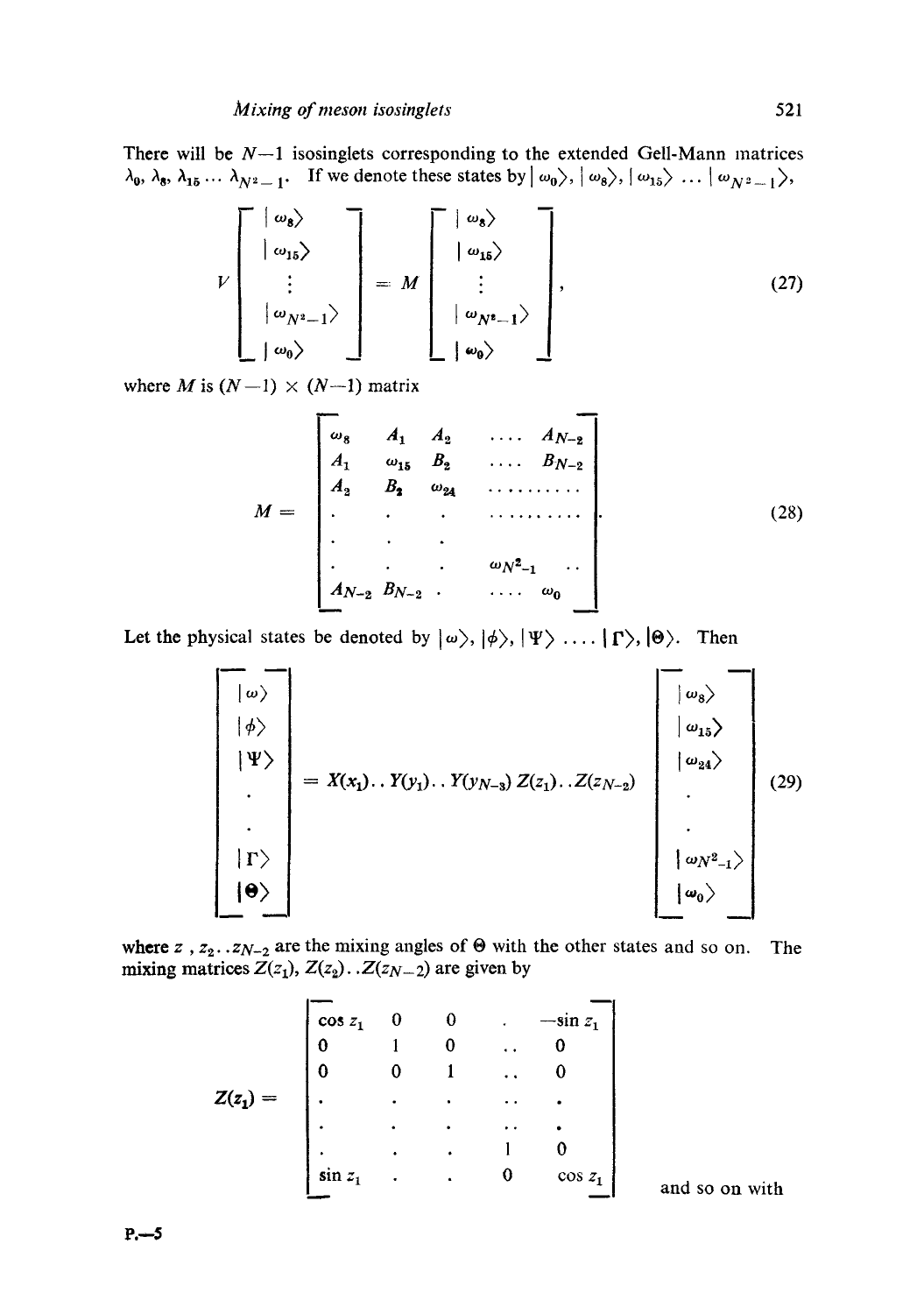$$
Z(z_{N-2}) = \begin{bmatrix} 1 & 0 & \cdots & 0 \\ 0 & 1 & \cdots & 0 \\ \vdots & \vdots & \ddots & \vdots \\ 0 & 0 & 0 & 0 \sin z_{N-2} & -\sin z_{N-2} \\ 0 & 0 & 0 & \sin z_{N-2} & \cos z_{N-2} \end{bmatrix}
$$
  
If  $M' = M - \Theta I$ , (30)

then

$$
\tan z_1 = -\frac{M_{12}^{'}}{4} \sin \frac{z_2 + M_{13}^{'}}{4} \cos \frac{z_2 \sin \frac{z_3 + \dots + X_{1}}{N_{11}}}{M_{11}} \tag{31}
$$

To obtain tan  $z_2$ , we construct the  $(N-2) \times (N-2)$  matrix M' from the matrix M' such that

$$
M_{ij}^{''}=M_{1},_{i+1}^{'}M_{1},_{j+1}^{'}-M_{11}^{'}M_{i+1},_{j+1}^{'}.
$$
 (32)

Then

$$
\tan z_2 = \frac{-M_{12}^{''} \sin z_3 + M_{13}^{''} \cos z_3 \sin z_4 + \ldots + M_{1,N-3}^{''} \cos z_3 \cos z_4 \ldots \cos z_{N-2}}{M_{11}^{''}}
$$
\n(33)

The same procedure is repeated to obtain  $\tan z_3$ ,  $\tan z_4$ , ...,  $\tan z_{N-2}$ . Tan  $z_{N-2}$  will depend only on the known masses belonging to the  $(N^2-1)$  representation of SU(N). In the SU(N-1) limit,  $\tan z_{N-2} = -\sqrt{N-1}$  and  $z_{N-3} = ... = z_1 = 0$ , in which case  $\Theta$  will turn out to be a pure state of Nth quark and Nth anti-quark.

In order to get the mixing angles of  $|\Gamma\rangle$  with the other states,  $y_1, y_2 \ldots y_{N-3}$  we construct the following states  $| \Omega_8 \rangle, | \Omega_{15} \rangle, \ldots | \Omega_0 \rangle$ :

$$
\begin{bmatrix}\n\vert \Omega_{8} \rangle \\
\vert \Omega_{15} \rangle \\
\vdots \\
\vert \Omega_{0} \rangle \\
\vert \Theta \rangle\n\end{bmatrix} = Z(z_{1}) Z(z_{2}) \dots Z(z_{N-2}) \begin{bmatrix}\n\vert \omega_{8} \rangle \\
\vert \omega_{15} \rangle \\
\vdots \\
\vdots \\
\vert \omega_{0} \rangle\n\end{bmatrix}.
$$
\n(34)